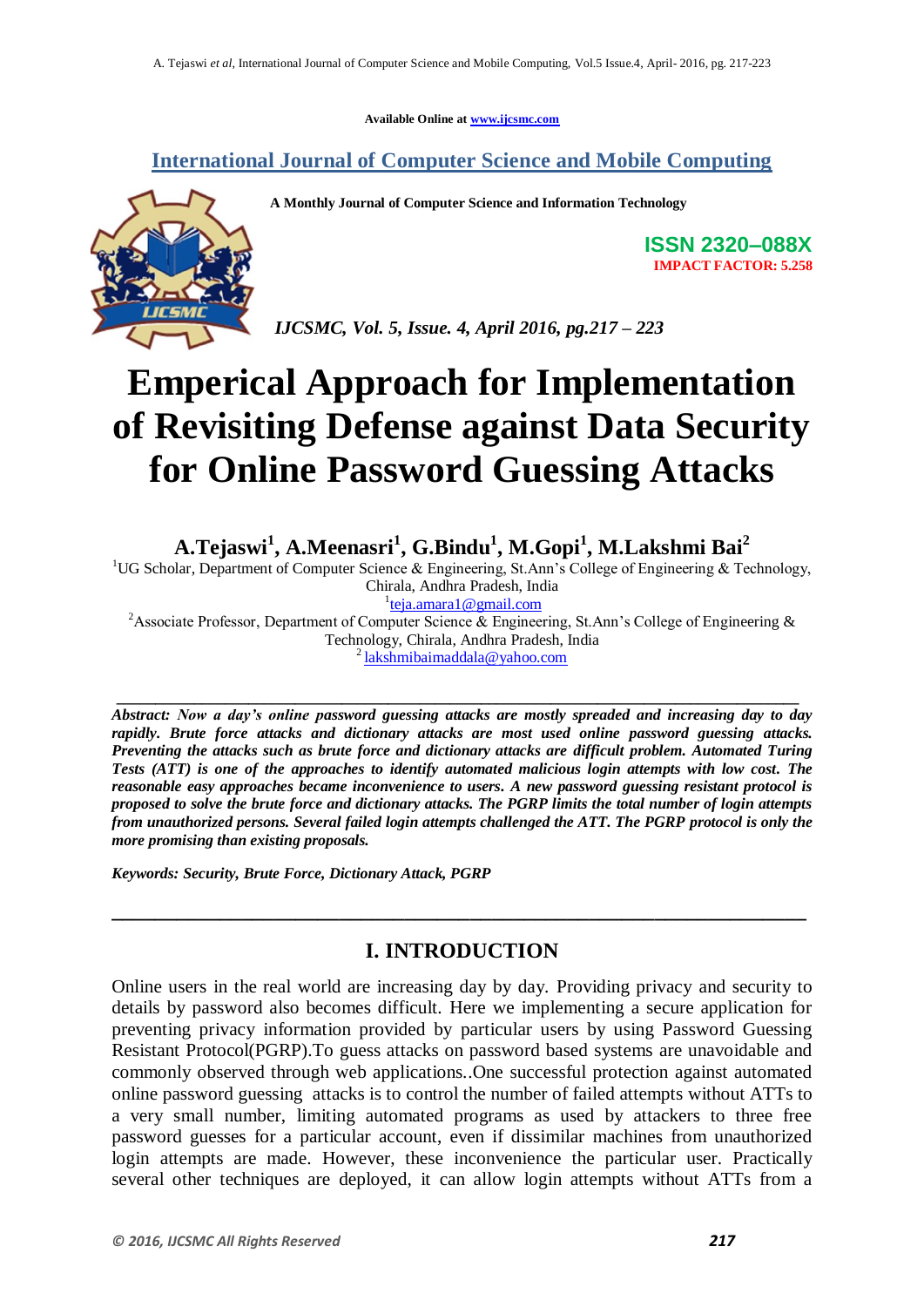different machine. When a certain number of fails occurs, several other techniques are deployed in practice. when a certain number of failed attempts occur from a given machine allowing more attempts without ATTs after a rest of the limited time to account locking. Many existing techniques and proposals include automated turing tests(ATT's). Online password guessing attacks based systems are unavoidable and commonly observed through web applications. In a recent report, password guessing attacks identified on websites as a top cyber security risk, online attacks have some existing disadvantages, attacking machine must busy in an interactive protocol, thus allowing easier identification and in most cases, attackers can try only limited number of guesses from a single machine before being locked out. Consequently attackers must employ a large number of machines to avoid identification. Here user can identified the attackers. These are identified by IP address stored on login server as white list or cookies saved on a client machines. Either IP address or cookies or both are used by PGRP for maintain particular user. Identifying users IP addresses also allows PGRP to increase the number of ATT's for password guessing attacks and meanwhile the number of ATT's for particular login attempts. In previous years the online accounts logging into through multiple personal devices is growing. When it is used from home environments, the devices often share a single public IP address.

## **II. RELATED WORK**

In this existing system, it contains several online attacks include brute force and dictionary attack.

- 1. Brute Force: The most time-consuming type of attack is a brute-force attack, which tries every possible combination of uppercase and lowercase letters, numbers, and symbols. A brute-force attack is the slowest of the three types of attacks because of the many possible combination of characters in the password.
- 2. Dictionary Attack: Another attack which is frequently used to guess the online passwords using the dictionary of common words in order to crack the end users password successfully. In this the breaking into password protected server by systematically entering every word in a dictionary as a password.

## **III. PROPOSED WORK**

Our method of protection against online password-guessing attacks and related denialof-service attacks, the owner and the users granted administrative privileges are referred to as administrators. Each user logs in with three credentials rather than the usual two: The application instance name, which is considered a secret shared by the users of the application instance. The instance name can be changed by the owner.A user ID, which is known only to the user and the administrators. The user ID is chosen by the administrator who creates the user account, and can be changed by an administrator (by any administrator if the user has no administrative privileges, by the owner if the user is herself an administrator).A password, known only to the user. After a certain number of consecutive bad guesses against a password, the user is locked out. Bad guesses are considered to be consecutive if there is no intervening successfully completed login to the user's account. All the consecutive bad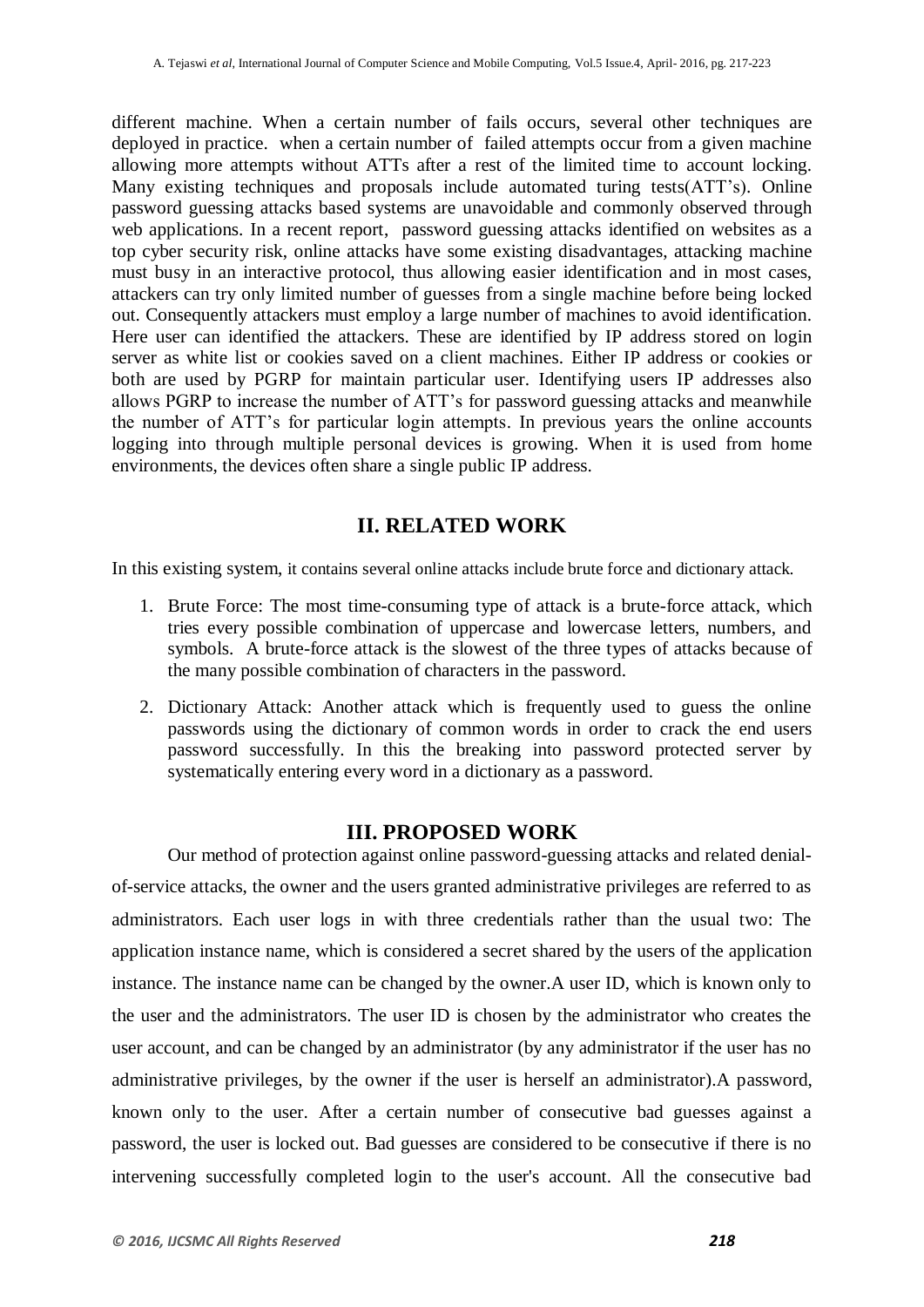guesses must be against the same password; counting starts over if the password is changed. A user who has been locked out is allowed to log in again once her password has been reset. When the user changes her password, she is not allowed to select as the new password a password that has previously been used as a permanent or temporary password on her user account. This method provides protection against online guessing attacks and related denialof-service attacks.

#### **System Architecture:**



#### **Class Diagram:**

Class Diagram consists of the classes and the objects and the interaction between them. It mainly deals with the interaction between classes in the system, their behavior and properties of the system. Apart from classes this also provides inheritance relationships in the project. Class diagrams consist of basically two parts: first one is the member variables and class variables and the second part consists of the total number of methods available in the class.



Fig 3.1 Class diagram for proposed work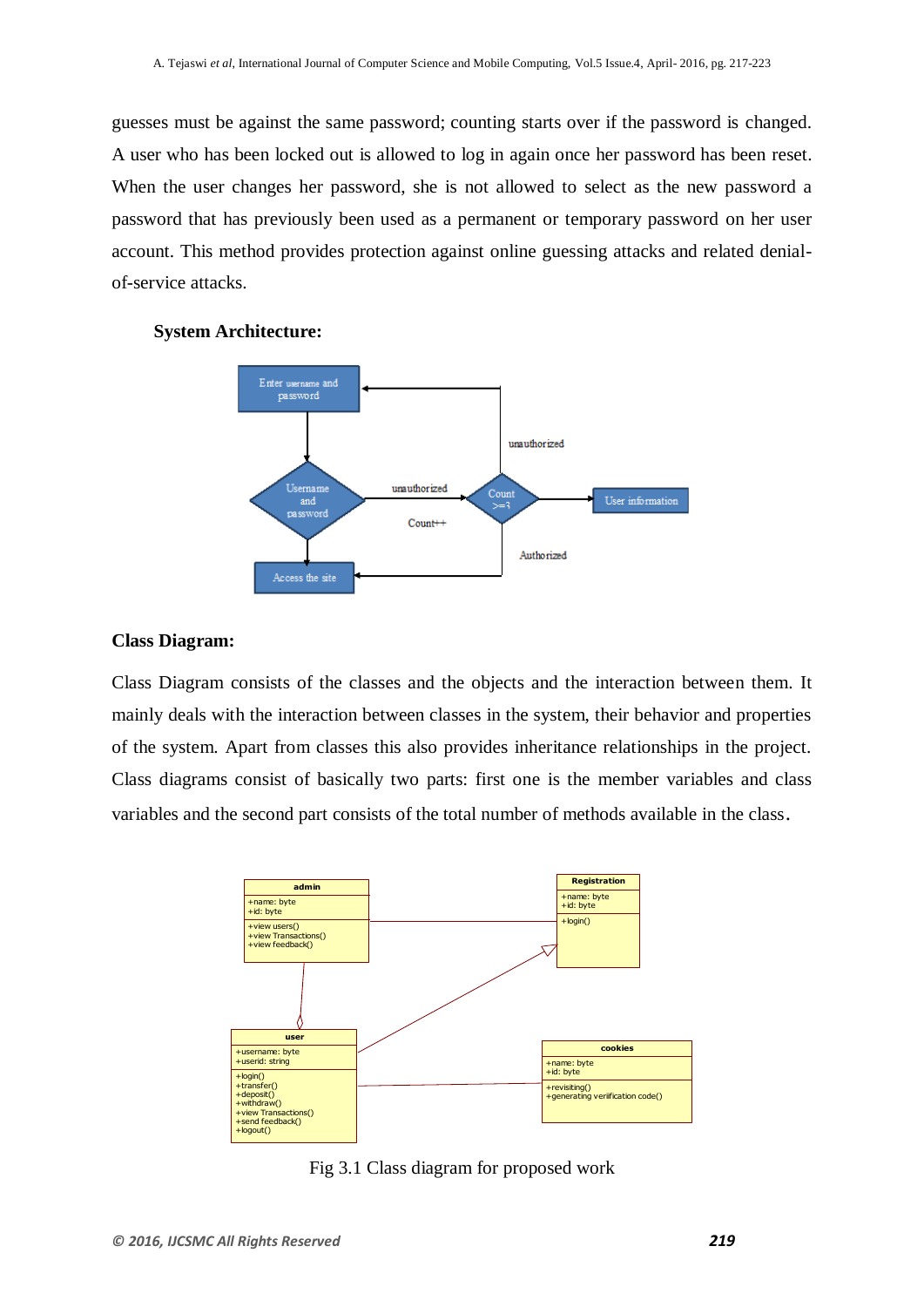# **IV. RESULT & DISSCUSSIONS**



### **Figure 2: login page**

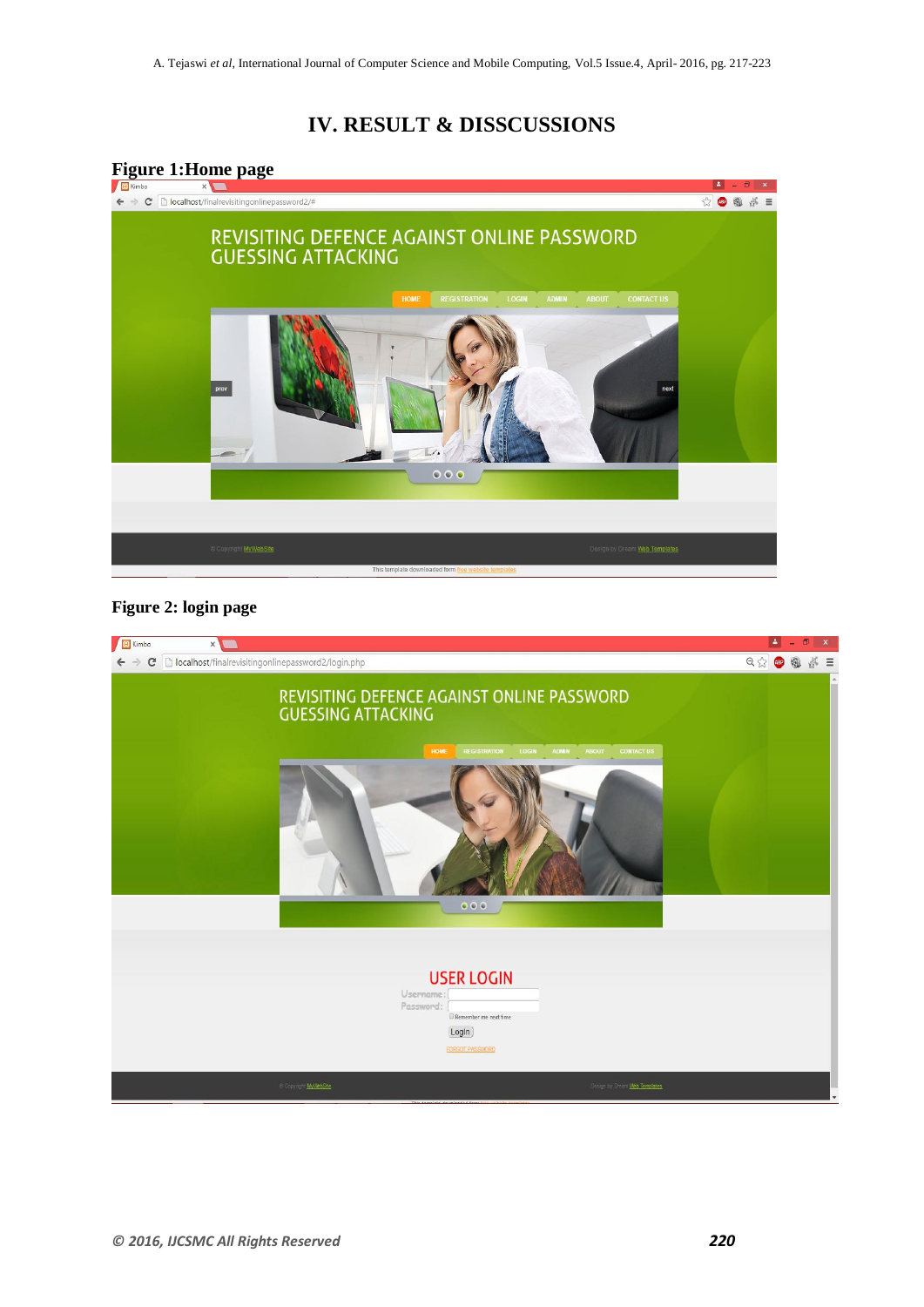| Solicialhost/finalrevisitingon: X 327 July localhost / 127.0.0.1 / onli X 1 M check mail - goindu4800 X 3 | $\left  \right $ |
|-----------------------------------------------------------------------------------------------------------|------------------|
| C [b] localhost/finalrevisitingonlinepassword2/notaccess.php<br>$\leftarrow$ $\rightarrow$                | $\Omega$<br>@ 三  |
| You are already logedin 3 times You dont have permission to loged on                                      |                  |
| previous                                                                                                  |                  |
|                                                                                                           |                  |
|                                                                                                           |                  |
|                                                                                                           |                  |
|                                                                                                           |                  |
|                                                                                                           |                  |
|                                                                                                           |                  |
|                                                                                                           |                  |
|                                                                                                           |                  |
|                                                                                                           |                  |

## **Figure 3: user has logged in more than three times**

**Figure 4: user has get an intimation through mail**

| <b>B</b> Kimbo                                                                             | $\times$ $\overline{\phantom{a}}$ localhost / 127.0.0.1 / onli $\overline{\phantom{a}}$ $\times$ $\overline{\phantom{a}}$<br>M check mail - gbindu480@c x                                                                                                                                 | E.<br>σ<br>$\mathsf{x}$<br>$\overline{\phantom{a}}$                        |
|--------------------------------------------------------------------------------------------|-------------------------------------------------------------------------------------------------------------------------------------------------------------------------------------------------------------------------------------------------------------------------------------------|----------------------------------------------------------------------------|
| c<br>$\rightarrow$<br>←                                                                    | A https://mail.google.com/mail/u/0/#inbox/1532137701eede35                                                                                                                                                                                                                                | ◈☆<br>$\equiv$<br>$\odot$<br><b>ABP</b>                                    |
| Google                                                                                     | Q<br>$\overline{\phantom{a}}$<br>Click here to enable desktop notifications for Gmail. Learn more Hide                                                                                                                                                                                    | -99<br>Bindu<br>О                                                          |
| Gmail -                                                                                    | Ť<br>$\bullet$<br>$\bf \Theta$<br>n -<br>o<br>More $=$<br>$\leftarrow$                                                                                                                                                                                                                    | <b>立</b> 。<br>1 of 49<br>$\langle$                                         |
| <b>COMPOSE</b>                                                                             | check mail<br>$\Box$<br>Inbox x<br>$\oplus$ $\boxtimes$                                                                                                                                                                                                                                   | People (2)                                                                 |
| Inbox (32)<br><b>Starred</b><br>Important<br><b>Sent Mail</b><br>Drafts (6)<br>More $\sim$ | 11:03 AM (0 minutes ago) $\frac{1}{\sqrt{2}}$<br>gopi.sacet123@gmail.com<br>$\sim$ $\sim$<br>$\triangleq$<br>to me $\lvert \mathbf{v} \rvert$<br>your password is rajesh1<br>This email has been checked for viruses by Avast antivirus software.<br>o avasti<br>be free<br>www.avast.com | gopi.sacet123<br>gopi.sacet123@gmail.com<br>$\blacksquare$<br>Show details |
| $\alpha$<br>Bindu -<br>Suhana Sk<br>S<br><b>ULIU</b>                                       | $\stackrel{\circ}{\neg}$<br>Click here to Reply or Forward                                                                                                                                                                                                                                |                                                                            |
|                                                                                            | 0.1 GB (0%) of 15 GB used<br>Terms - Privacy<br>Last account activity: 2 days ago<br>Manage<br>Details                                                                                                                                                                                    |                                                                            |

 $\angle$   $\phi$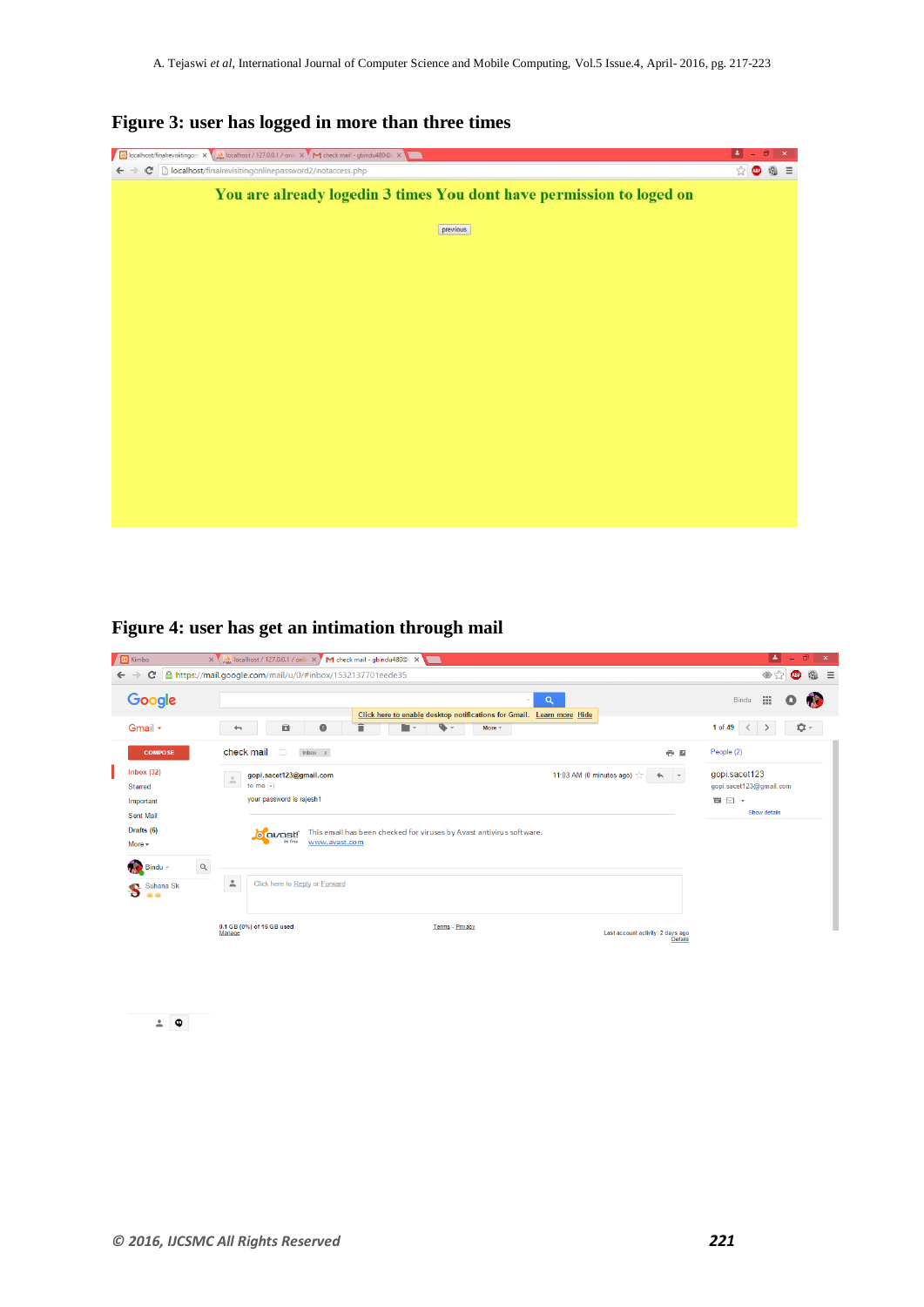### **Figure 5:identification**



## **V. CONCLUSION & FUTURE WORK**

Password guessing attacks have been increasing rapidly. To put an end to this, we use PGRP. PGRP will restrict the number of attempt made by a system or a machine and allow the legitimate user to have a full secured access over their account. PGRP appears suitable for organizations of both small and large number of user accounts. PGRP can restrict brute force attack and dictionary attack, so it enhances the security of user's account.In future, this application may retrieve the exact location of the unauthorized user through GPS and that will be send to the particular authorized user whose account is tried to be hacked.

#### **REFERENCES**

[1] S.M. Bellovin, "A Technique for Counting Natted Hosts," Proc. ACM SIGCOMM Workshop Internet Measurement, pp. 267-272, 2002.

[2] E. Bursztein, S. Bethard, J.C. Mitchell, D. Jurafsky, and C. Fabry, "How Good Are Humans at Solving CAPTCHAs? A Large Scale Evaluation," Proc. IEEE Symp. Security and Privacy, May 2010.

[3] M. Casado and M.J. Freedman, "Peering through the Shroud: The Effect of Edge Opacity on IP-Based Client Identification," Proc. Fourth USENIX Symp. Networked Systems Design and Implementation (NDSS '07), 2007.

[4] S. Chiasson, P.C. van Oorschot, and R. Biddle, "A Usability Study and Critique of Two Password Managers," Proc. USENIX Security Symp. pp. 1-16, 2006.

[5] D. Florencio, C. Herley, and B. Coskun, "Do Strong Web Passwords Accomplish Anything?," Proc. USENIX Workshop Hot Topics in Security (HotSec '07), pp. 1-6, 2007.